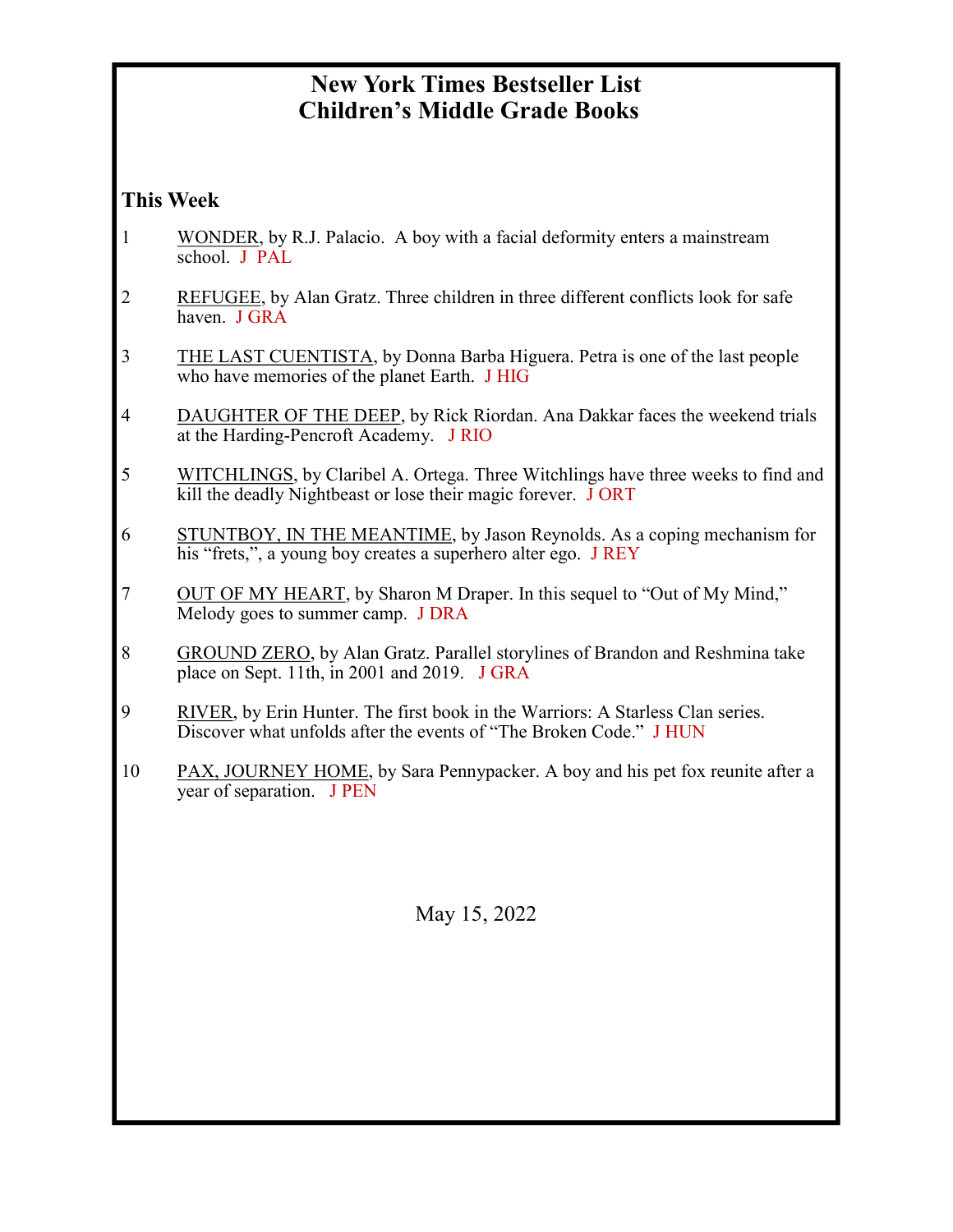# **New York Times Bestseller List Children's Picture Books**

### **This Week**

- 1 NANA LOVES YOU MORE, by Jimmy Fallon. The depth of a Nana's love runs deep. E FAL
- 2 THE WONDERFUL THINGS YOU WILL BE, by Emily Winfield. A celebration of future possibilities. E WIN
- 3 PERFECTLY PEGASUS, by Jessie Sima. A lonely Pegasus looks for the perfect friend. ORDERED
- 4 NOT QUITE NARWHAL, by Jessie Sima. Kelp discovers that he's a unicorn. ORDERED
- 5 THE SUPERPOWER SISTERHOOD, by Jenna Bush Hager and Barbara Pierce Bush. A celebration of friendship and sisterhood. E HAG
- 6 DRAGONS LOVE TACOS, by Adam Rubin. What to serve our dragon-guests. E RUB
- 7 I WISH YOU MORE, by Amy Krouse Rosenthal. A bounty of good wishes. E ROS
- 8 ALWAYS WITH YOU, ALWAYS WITH ME, by Kelly Rowland and Jessica McKay. A mother assures her child that she is always around.
- 9 I LOVE YOU MOM WITH THE VERY HUNGRY CATERPILLAR, by Eric Carle. That ravenous insect is brimming with motherly love.
- 10 THE DAY THE CRAYONS QUIT, by Drew Daywalt. Problems arise when Duncan's crayons revolt. E DAY

May 15, 2022